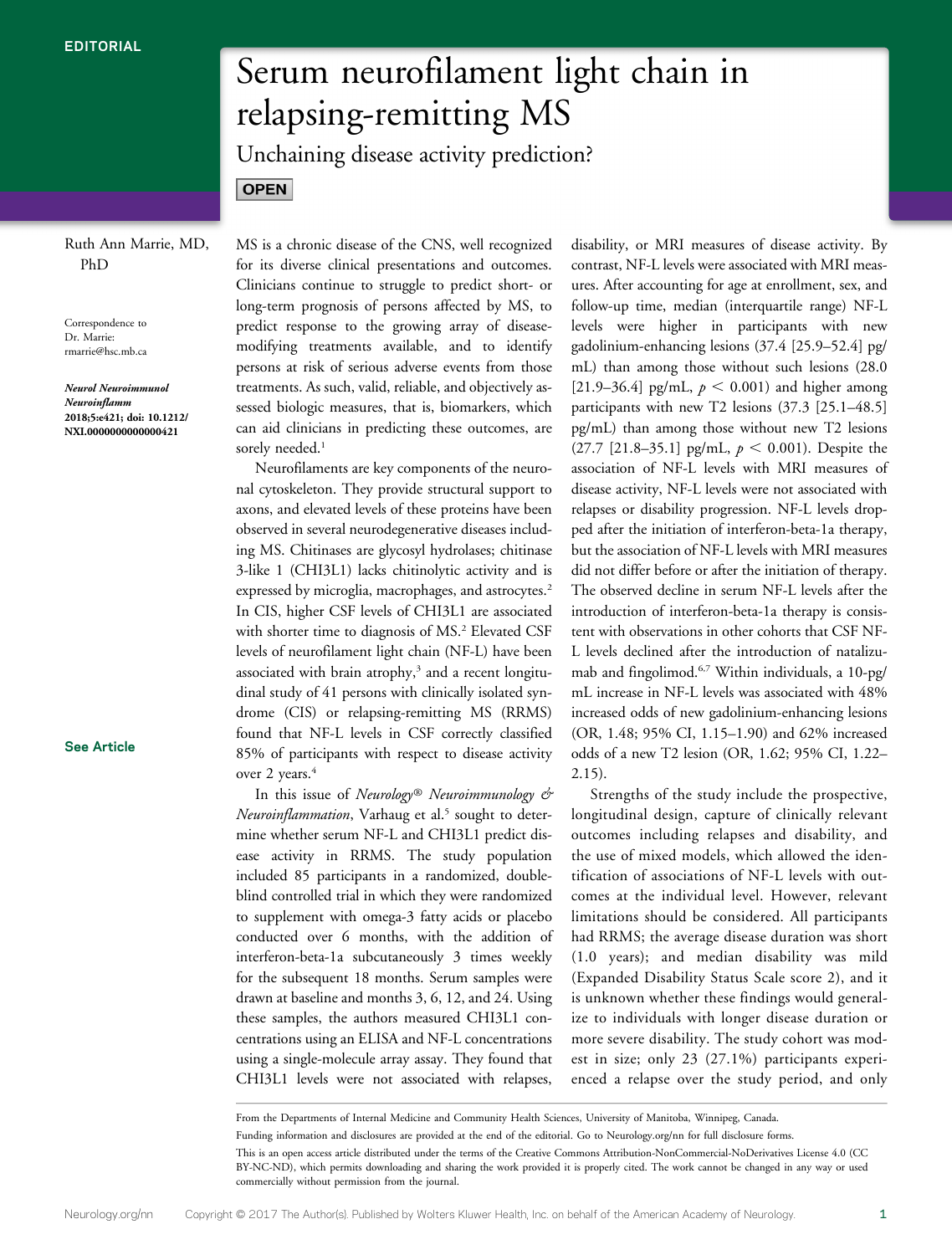26 (30.5%) participants experienced disability progression, reducing the power to detect associations of serum NF-L levels with these outcomes. The magnitude of the effects observed was also small.

The authors suggest that serum NF-L may become a clinically useful biomarker for "detecting subclinical MRI activity and treatment response" in RRMS. Certainly, a serum NF-L measure is more practical for clinical purposes than a CSF measure. The ability to substitute a serum measure that could be assessed repeatedly for less frequent, less convenient, and more costly MRIs would be welcome. However, considerably more work is needed for serum NF-L levels to be appropriate for use in practice. We need to establish that the associations reported apply to other MS populations, which differ with respect to their demographic (age, sex, and race) and clinical (disability, disease duration, clinical course, and comorbidities) characteristics and that the magnitude and direction of these associations are consistent. We also need to determine whether a 10-pg/mL change in NF-L levels for an individual with MS reproducibly indicates subclinical disease activity with adequate sensitivity and specificity, and whether reductions in those levels indicate resolution of activity for that individual. The lack of association between NF-L levels and clinical disease activity also needs to be addressed, hopefully by the use of larger cohorts.

Serum NF-L levels deserve continued evaluation as a biomarker of disease activity. However, several large, prospective cohort studies with comprehensively characterized and heterogeneous participants followed over longer periods are needed to determine whether it should be adopted in clinical practice.

### STUDY FUNDING

No targeted funding reported.

### **DISCLOSURE**

Ruth Ann Marrie serves on the editorial board of Neurology and Multiple Sclerosis Journal; receives research funding from the Canadian Institutes of Health Research (CIHR), Research Manitoba, Multiple Sclerosis Society of Canada, Multiple Sclerosis Scientific Foundation, National Multiple Sclerosis Society, Crohn's and Colitis Canada, Rx&D Health Research Foundation, and Waugh Family Chair in Multiple Sclerosis; and has conducted clinical trials funded by Sanofi-Aventis. Go to [Neurology.](http://nn.neurology.org/lookup/doi/10.1212/NXI.0000000000000421) [org/nn](http://nn.neurology.org/lookup/doi/10.1212/NXI.0000000000000421) for full disclosure forms.

### REFERENCES

- 1. El Ayoubi NK, Khoury SJ. Blood biomarkers as outcome measures in inflammatory neurologic diseases. Neurotherapeutics 2017;14:135–147.
- 2. Cantó E, Tintoré M, Villar LM, et al. Chitinase 3-like 1: prognostic biomarker in clinically isolated syndromes. Brain 2015;138:918–931.
- 3. Petzold A, Steenwijk MD, Eikelenboom JM, Wattjes MP, Uitdehaag BM. Elevated CSF neurofilament proteins predict brain atrophy: a 15-year follow-up study. Mult Scler 2016;22:1154–1162.
- 4. Håkansson I, Tisell A, Cassel P, et al. Neurofilament light chain in cerebrospinal fluid and prediction of disease activity in clinically isolated syndrome and relapsing–remitting multiple sclerosis. Eur J Neurol 2017;24:703–712.
- 5. Varhaug KN, Barro C, Bjornevik K, et al. Neurofilament light chain predicts disease activity in relapsing remitting multiple sclerosis. Neurol Neuroimmunol Neuroinflamm 2017;5:e422. [doi: 10.1212/NXI.0000000000000422](http://nn.neurology.org/lookup/doi/10.1212/NXI.0000000000000422).
- 6. Kuhle J, Disanto G, Lorscheider J, et al. Fingolimod and CSF neurofilament light chain levels in relapsing-remitting multiple sclerosis. Neurology 2015;84:1639–1643.
- 7. Gunnarsson M, Malmestrom C, Axelsson M, et al. Axonal damage in relapsing multiple sclerosis is markedly reduced by natalizumab. Ann Neurol 2011;69:83–89.